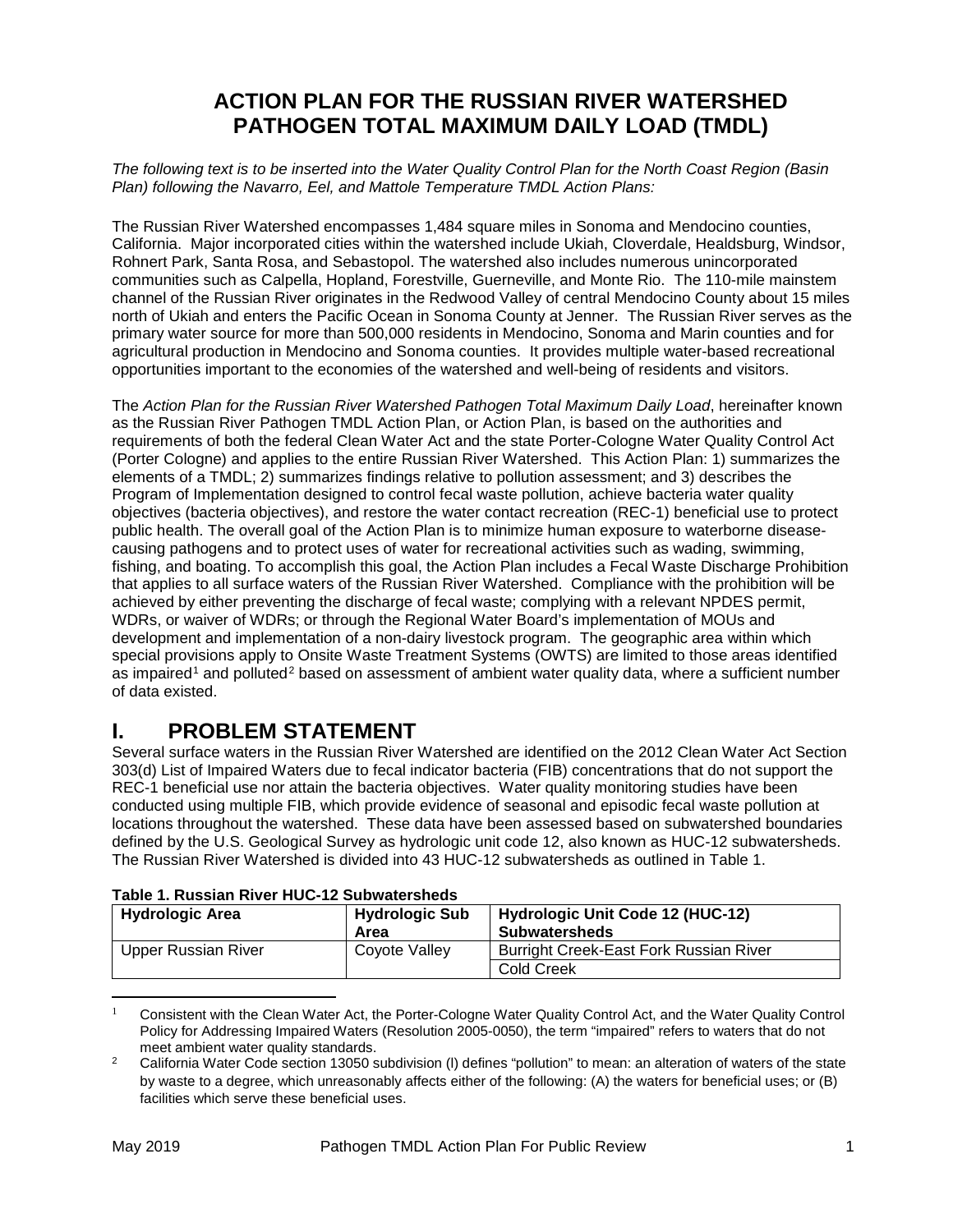| <b>Hydrologic Area</b>      | <b>Hydrologic Sub</b> | Hydrologic Unit Code 12 (HUC-12)       |
|-----------------------------|-----------------------|----------------------------------------|
|                             | Area                  | <b>Subwatersheds</b>                   |
|                             |                       | Lake Mendocino-East Fork Russian River |
|                             | Forsythe Creek        | Forsythe Creek                         |
|                             | Ukiah                 | Salt Hollow Creek-Russian River        |
|                             |                       | East Fork Russian River-Russian River  |
|                             | <b>Sulphur Creek</b>  | <b>Little Sulphur Creek</b>            |
|                             |                       | Alder Creek-Big Sulphur Creek          |
|                             | Ukiah                 | Ackerman Creek                         |
|                             |                       | Mill Creek                             |
|                             |                       | Orrs Creek-Russian River               |
|                             |                       | <b>Robinson Creek</b>                  |
|                             |                       | Morrison Creek-Russian River           |
|                             |                       | Dooley Creek                           |
|                             |                       | McNab Creek-Russian River              |
|                             |                       | <b>Feliz Creek</b>                     |
|                             |                       | Pieta Creek                            |
|                             |                       | Cummiskey Creek-Russian River          |
| <b>Middle Russian River</b> | Geyserville           | Oat Valley Creek-Russian River         |
|                             |                       | Gill Creek-Russian River               |
|                             |                       | Sausal Creek-Russian River             |
|                             |                       | <b>Franz Creek</b>                     |
|                             |                       | Maacama Creek                          |
|                             |                       | <b>Brooks Creek-Russian River</b>      |
|                             | <b>Warm Springs</b>   | <b>Galloway Creek</b>                  |
|                             |                       | Soda Spring Creek-Dry Creek            |
|                             |                       | Warm Springs Creek                     |
|                             |                       | Lake Sonoma-Dry Creek                  |
|                             |                       | Pena Creek                             |
|                             |                       | <b>Mill Creek</b>                      |
|                             |                       | <b>West Slough-Dry Creek</b>           |
|                             | Laguna                | Upper Laguna de Santa Rosa             |
|                             |                       | Lower Laguna De Santa Rosa             |
|                             | Santa Rosa            | <b>Upper Santa Rosa Creek</b>          |
|                             |                       | Lower Santa Rosa Creek                 |
|                             | <b>Mark West</b>      | <b>Windsor Creek</b>                   |
|                             |                       | Porter Creek-Mark West Creek           |
| Lower Russian River         | Guerneville           | <b>East Austin Creek</b>               |
|                             |                       | Ward Creek-Austin Creek                |
|                             |                       | <b>Green Valley Creek</b>              |
|                             |                       | Porter Creek-Russian River             |
|                             |                       | Dutch Bill Creek-Russian River         |
|                             |                       | <b>Willow Creek-Russian River</b>      |

REC-1 is a year-round beneficial use of the Russian River Watershed. Statewide bacteria objectives for the protection of REC-1 are established using *E. coli* fecal indicator bacteria for freshwater and enterococci fecal indicator bacteria for saline water. The *E. coli* and enterococci bacteria objectives are set at allowable rates of illness deemed acceptable for the protection of public health (e.g., 32 gastrointestinal illness per 1,000 recreators). U.S. EPA has established national criteria for the protection of REC-1 based on enterococci fecal indicator bacteria in freshwater. Human and bovine *Bacteroides* bacteria measurements detect the presence of fecal waste and allow an assessment of the animal source of the waste detected. Microbial source identification (e.g., PhyloChip™ phylogenetic DNA microarray) also allows an assessment of animal source by measuring the percentage of sample DNA that matches known DNA fecal waste profiles. Public health advisories, such as beach closures, represent direct adverse impact to the REC-1 beneficial use.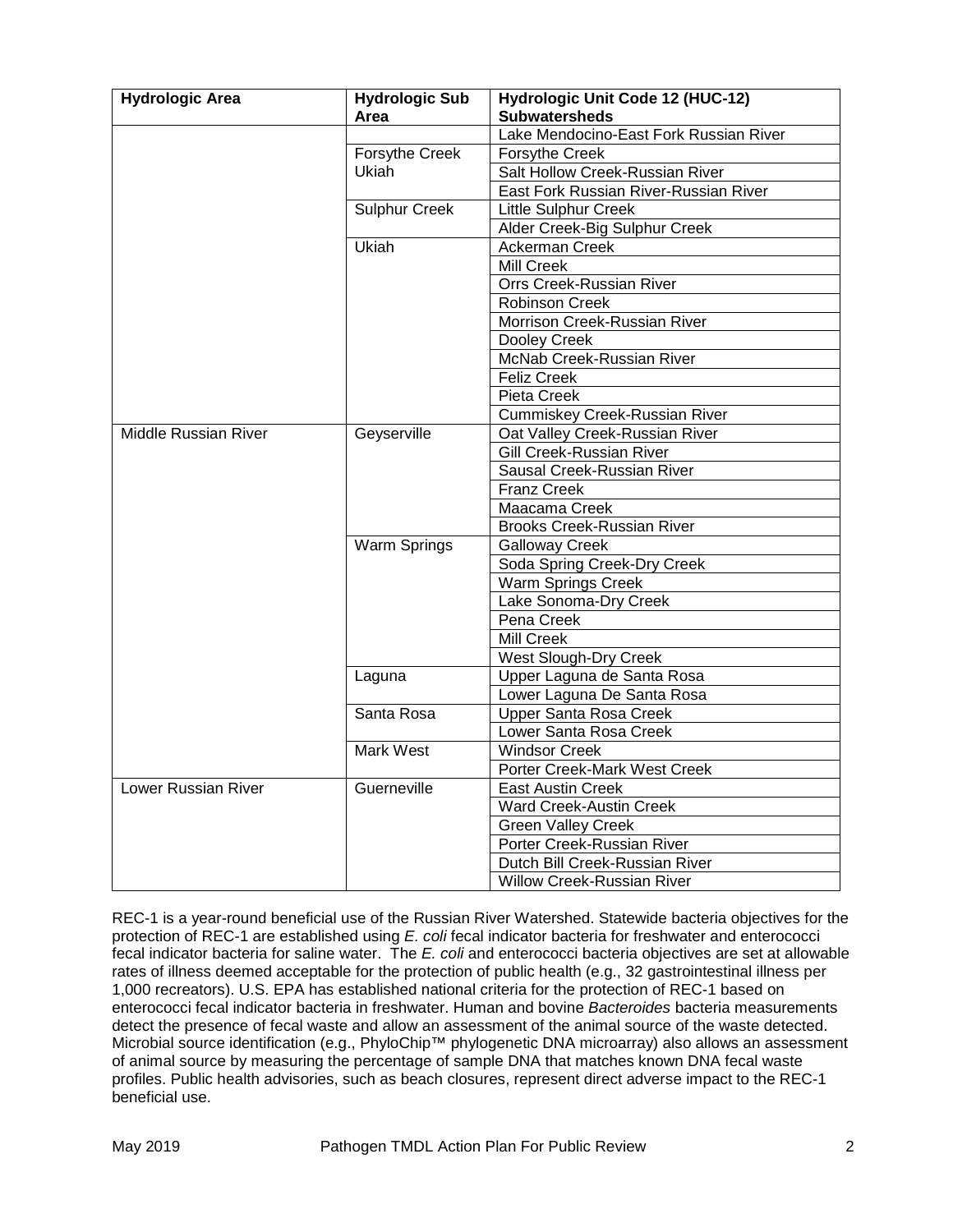For the purpose of this TMDL, a HUC-12 subwatershed was identified as polluted and impaired if: 1) data exceeded the statewide bacteria objective for *E. coli* in freshwater or enterococci in saline water; or 2) data exceeded the U.S. EPA criteria for enterococci in freshwater and there was a public health advisory anytime since 2012. Water quality data were collected in approximately 50% of the HUC-12 subwatersheds, so the pollution and impairment status of unmeasured HUC-12 subwatersheds is unknown. The source assessment (see Section II, Sources of Fecal Waste) identifies all known sources of fecal waste discharge in the Russian River Watershed and describes special studies that identify associations between season, land cover category, and Onsite Wastewater Treatment System (OWTS) density with water quality outcomes, extending the area of concern to the whole watershed.

HUC-12 subwatersheds with direct evidence of pollution and impairment are depicted in Figure 1 and include:

- Oat Valley Creek-Russian River
- Sausal Creek-Russian River
- Brooks Creek-Russian River
- West Slough- Dry Creek
- Upper Laguna de Santa Rosa
- Lower Laguna de Santa Rosa
- Upper Santa Rosa Creek
- Lower Santa Rosa Creek
- Porter Creek-Mark West Creek
- Green Valley Creek
- Porter Creek-Russian River
- Dutch Bill Creek-Russian River
- Willow Creek-Russian River

*Bacteroides* and DNA data, where collected, provide strong evidence of human fecal waste as sources of concern in Orrs Creek-Russian River, Lower Santa Rosa Creek, Green Valley Creek, and Porter Creek-Russian River HUC-12 subwatersheds. *Bacteroides* and DNA data provide strong evidence of bovine/grazer fecal waste as sources of concern in Upper Laguna de Santa Rosa and Porter Creek-Russian River HUC-12 subwatersheds.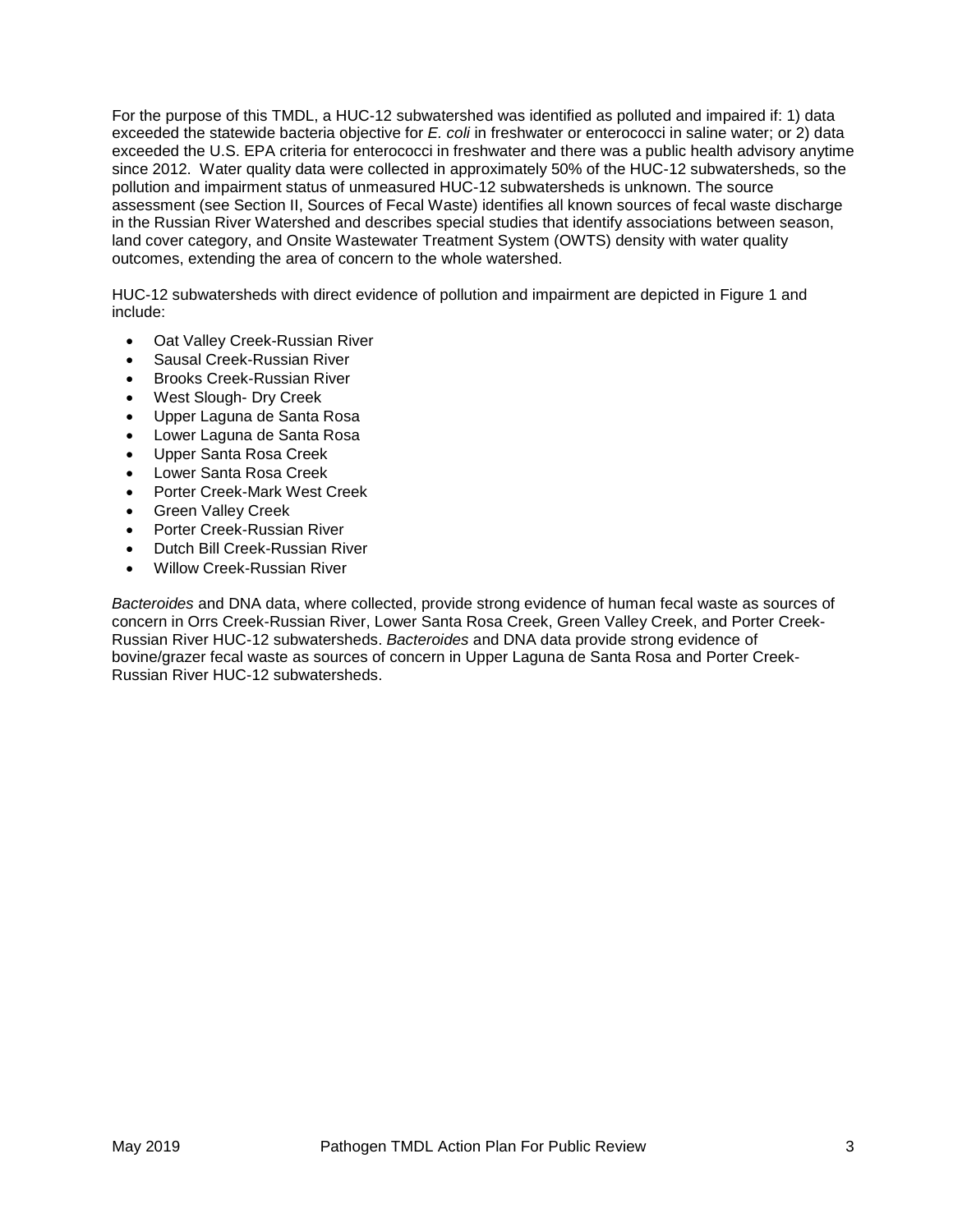



**For**

Enterococci + Public Health Advisories

.<br>STATE WATER BESOURCES CONTROL BOARD<br>FEGIONAL WATER ALALITY CONTROL BOARDS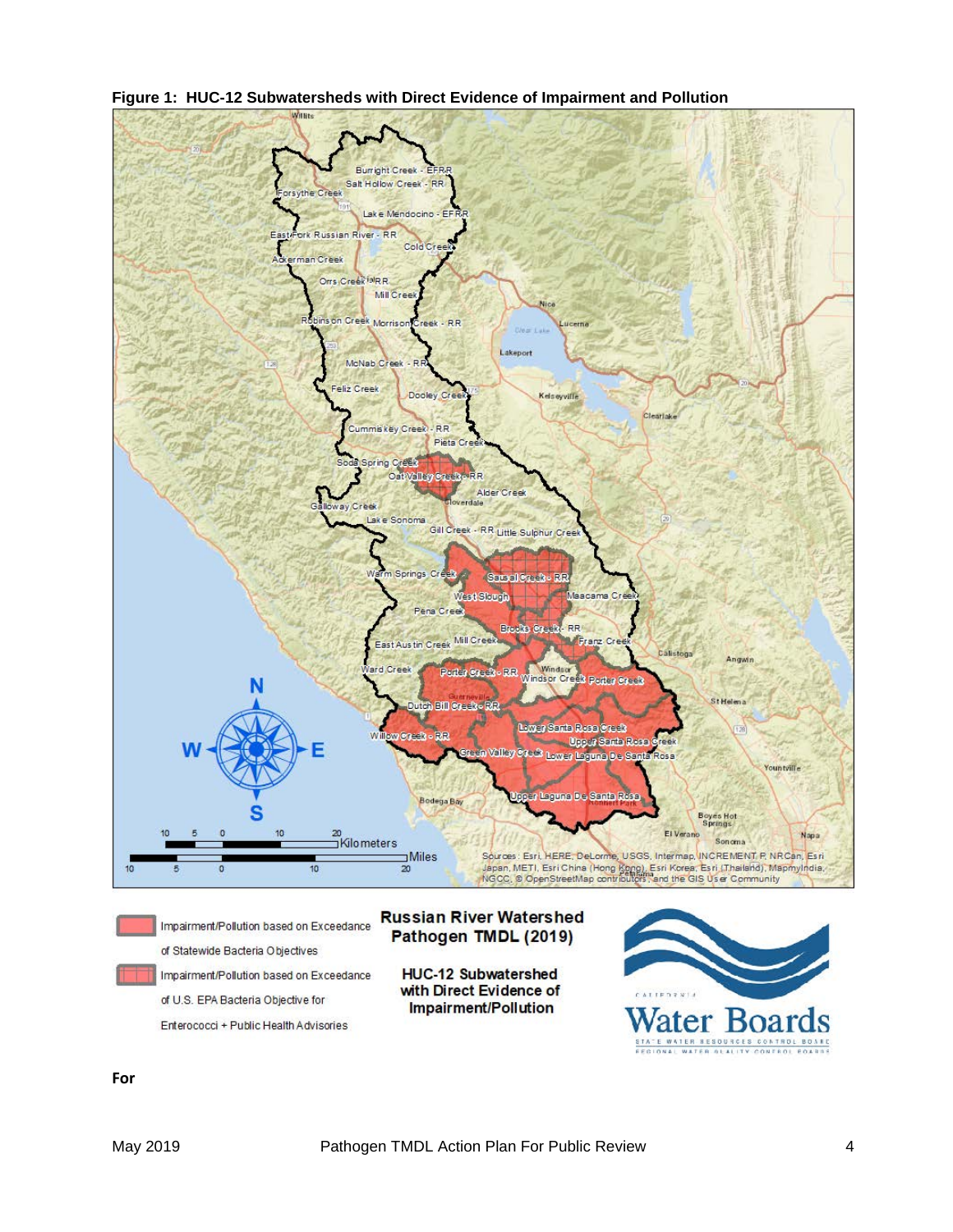# **II. SOURCES OF FECAL WASTE**

Water quality monitoring studies in the Russian River Watershed (studies) find that FIB concentrations (e.g., *E. coli*, enterococci, and *Bacteroides*) in surface waters are significantly higher during wet weather periods, than during dry periods, indicating that storm water runoff has a strong influence on the delivery of fecal waste to the Russian River and its tributaries. Studies also find that regardless of the time of year, *E. coli* and enterococci concentrations in surface waters are significantly higher in developed areas (both sewered and non-sewered), than other areas (e.g., shrubland, forestland, and agricultural lands). Human-specific *Bacteroides* bacteria concentrations in the wet period indicate a widespread human fecal waste signature in all land cover types, except forestland. Bovine-specific *Bacteroides* bacteria concentrations in the wet period indicate a widespread bovine fecal waste signature in shrubland, agricultural lands, and developed onsite septic (rural residential) areas. Focused assessments find that: 1) FIB concentrations correlate with parcel density in those areas with OWTS; and 2) higher concentrations of both *Bacteroides* and *E. coli* bacteria are associated with periods of high use at beach recreational areas. These studies indicate the widespread presence of fecal waste sources within the Russian River Watershed.

The following specific source categories are determined to have potential to discharge fecal waste to surface waters in the Russian River Watershed:

#### Sources of Human Fecal Waste Material

- Treated Municipal Wastewater to Surface Waters, including discharges from holding ponds;
- Untreated Sewage from Sanitary Sewer Systems;
- Wastewater from Percolation Ponds and through Spray Irrigation;
- Runoff from Land Application of Municipal Biosolids and Biosolids Storage Areas;
- Runoff from Water Recycling Projects;
- Runoff from sites that receive discharges of waste to land;
- Onsite Wastewater Treatment Systems, both large and small, commercial and domestic;
- Recreational Water Uses and Users;
- Homeless and Illegal Camping; and
- Storm Water to Municipal Separate Storm Sewer System (MS4s) and Areas Outside MS4 Boundaries.

#### Sources of Domestic Animal and Farm Animal Waste

- Pet Waste;
- Manure from Non-Dairy Livestock and Farm Animals; and
- Manure from Dairy Cows.

Section V, Program of Implementation is applicable to the entire Russian River Watershed and describes the regulatory mechanisms for controlling each potential fecal waste source category.

## **III. NUMERIC TARGETS**

Numeric targets are developed for metrics that help assess progress towards attainment of the water quality objective. This TMDL is based on the statewide *E. coli* bacteria objective for the protection of REC-1 in freshwater and enterococci in saline water, which are given as concentrations. The numeric targets established for this TMDL are identical to the TMDL and statewide bacteria objectives<sup>[3](#page-4-0)</sup>. The numeric targets for *E. coli* for freshwater and enterococci for saline water are expressed as six-week rolling geometric means (GM) calculated weekly and statistical threshold values (STV) not to be exceeded more than 10 percent of the time, calculated monthly. The numeric targets are based on colony forming units (cfu) of bacteria per 100 mL water sample. For the purpose of this TMDL and consistent with the statewide bacteria objectives for REC-1 protection, saline waters are those waters in which salinity exceeds 1 part per thousand more than 5% of the time during the calendar year.

 $\overline{\phantom{a}}$ 

<span id="page-4-0"></span>The State Water Resources Control Board established statewide bacteria objectives applicable to both inland surface waters and ocean waters in *Part 3 of the Water Quality Control Plan for Inland Surface Waters, Enclosed Bays and Estuaries of California- Bacteria Provisions and a Water Quality Variance Policy* and *Amendment to the Water Quality Control plan for Ocean Waters of California-Bacteria Provisions and a Water Quality Standards Variance Policy* and are available at:<https://www.waterboards.ca.gov/bacterialobjectives/>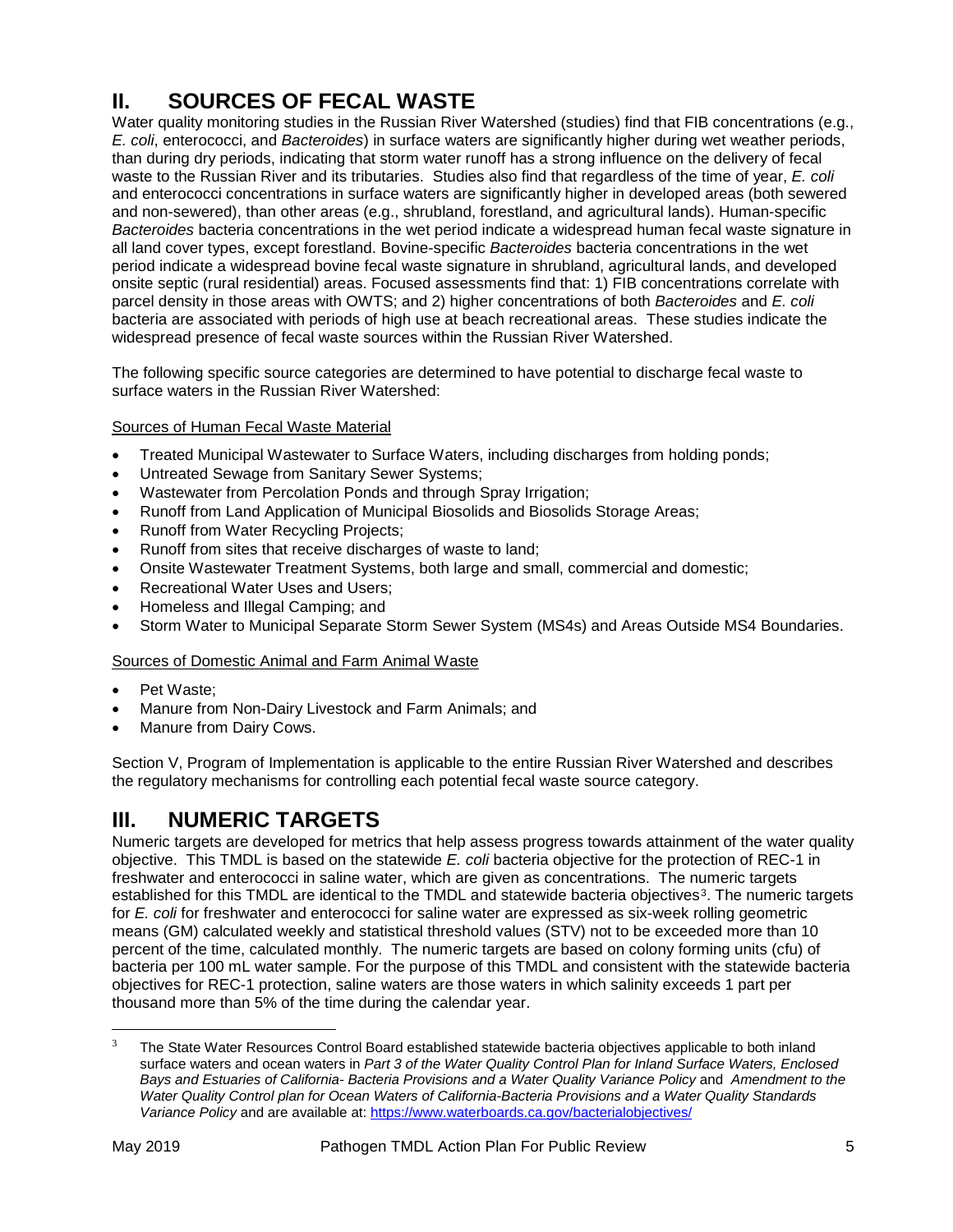*E. coli* Bacteria Numeric Targets:

≤ 100 cfu/100 mL as a GM

≤ 320 cfu/100 mL as a STV

Enterococci Bacteria Numeric Targets:

≤ 30 cfu/100 mL as a GM

≤ 110 cfu/100 mL as a STV

## **IV. TMDL, ALLOCATIONS, MARGIN OF SAFETY, AND SEASONAL VARIATION**

The TMDL, waste load allocations (WLAs) for point sources, and load allocations (LAs) for nonpoint sources are expressed as receiving water concentrations of *E. coli* in freshwater and enterococci in saline waters identical to the statewide bacteria objective for protection of REC-1. As with the numeric targets, the WLAs and LAs are expressed as six-week rolling geometric means (GM) calculated weekly and statistical threshold values (STV) not to be exceeded more than 10 percent of the time, calculated monthly. The WLAs and LAs are based on colony forming units (cfu) of bacteria per 100 mL water sample. For the purpose of this TMDL and consistent with the statewide bacteria objectives for REC-1 protection, saline waters are those waters in which salinity exceeds 1 part per thousand more than 5% of the time during the calendar year. Table 2 identifies the WLAs and LAs for each source category.

*E. coli* Bacteria WLAs and LAs:

≤ 100 cfu/100 mL as a GM

≤ 320 cfu/100 mL as a STV

Enterococci Bacteria WLAs and LAs:

≤ 30 cfu/100 mL as a GM

≤ 110 cfu/100 mL as a STV

| TADIC 2. WASICIUAU ANU LUAU ANULANUNS<br><b>Source Category</b> | Type of           | <b>Allocation</b>                     |
|-----------------------------------------------------------------|-------------------|---------------------------------------|
|                                                                 |                   |                                       |
|                                                                 | <b>Allocation</b> |                                       |
| Municipal wastewater discharge to                               | <b>WLA</b>        | GM and STV for E. coli or enterococci |
| surface water (NPDES)                                           |                   | depending on salinity                 |
| Municipal wastewater discharge to land                          | <b>WLA/LA</b>     | 0                                     |
| (WDR)                                                           |                   |                                       |
| <b>Sanitary Sewer Systems</b>                                   | LA                | 0                                     |
| Land Application of Biosolids                                   | LA                | 0                                     |
| Recycled Water Irrigation Runoff                                | LA                | $\Omega$                              |
| Municipal Stormwater (NPDES)                                    | <b>WLA</b>        | GM and STV for E. coli or enterococci |
|                                                                 |                   | depending on salinity                 |
| CalTrans Stormwater (NPDES)                                     | <b>WLA</b>        | GM and STV for E. coli or enterococci |
|                                                                 |                   | depending on salinity                 |
| Large OWTS                                                      | LA                | $\Omega$                              |
| <b>Individual OWTS</b>                                          | LA                | 0                                     |
| Recreational Water Use and Users                                | LA                | 0                                     |
| Homeless Encampments and Illegal                                | LA                | $\Omega$                              |
| Camping                                                         |                   |                                       |
| Non-dairy Livestock and Farm Animal                             | LA                | GM and STV for E. coli or enterococci |
| Waste                                                           |                   | depending on salinity                 |
| Dairies and CAFOs subject to NPDES                              | <b>WLA</b>        | GM and STV for E. coli or enterococci |
| permit                                                          |                   | depending on salinity                 |

#### **Table 2. Wasteload and Load Allocations**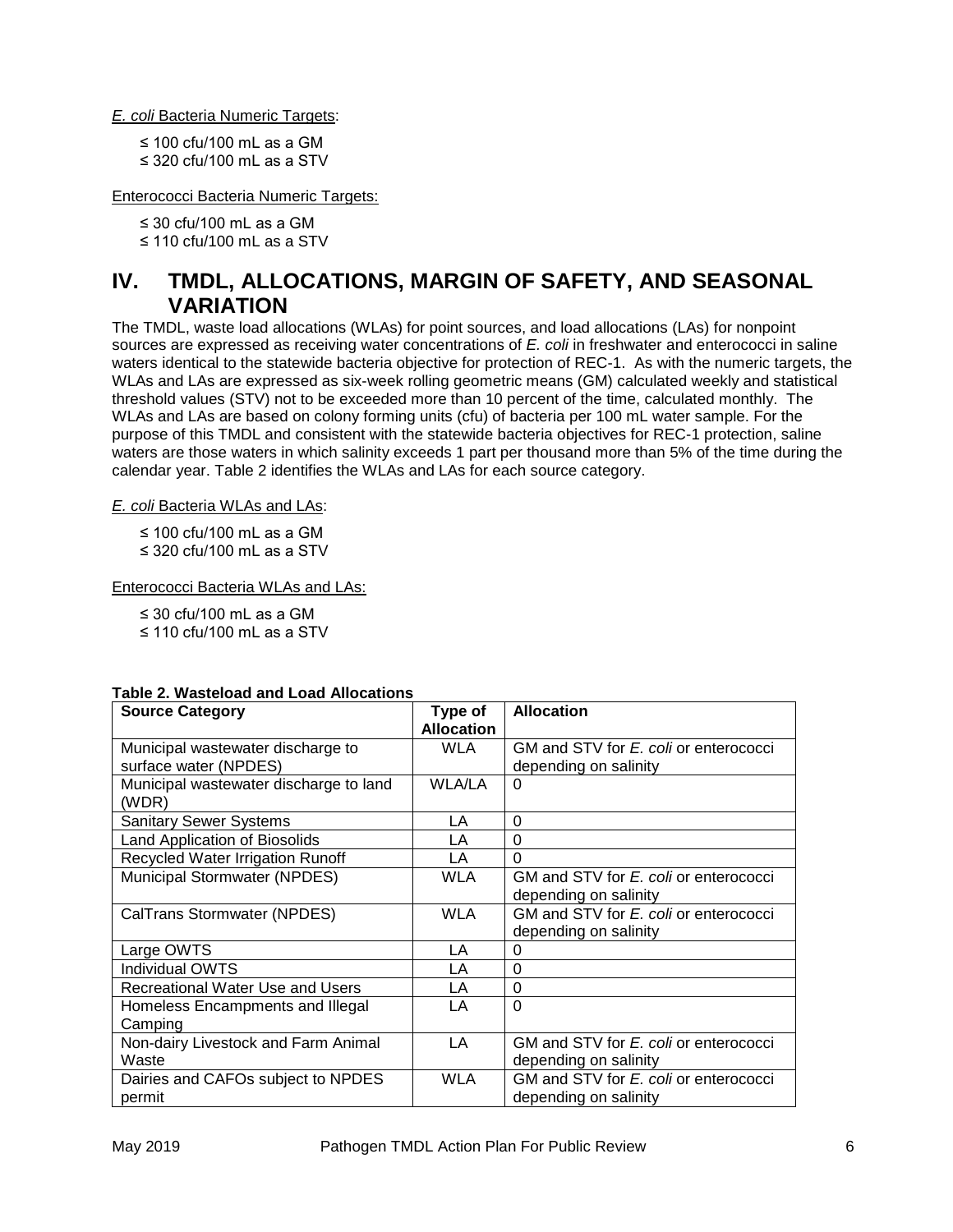| <b>Source Category</b>                           | Type of<br><b>Allocation</b> | Allocation                                                     |
|--------------------------------------------------|------------------------------|----------------------------------------------------------------|
| Dairies and CAFOs not subject to<br>NPDES permit | LA                           | GM and STV for E. coli or enterococci<br>depending on salinity |

For fecal waste discharges already controlled by a prohibition or effluent limitations related to disinfection requirements, the more stringent requirement applies.

Uncertainty regarding the relationship between source loading and ambient water quality outcome is eliminated when the TMDL is based on concentration limits identical to the statewide bacteria objectives for REC-1 protection. The statewide bacteria objectives for REC-1 protection incorporate an implicit margin of safety by establishing limitations based on the lower of two acceptable illness rates (i.e., 32 gastrointestinal illnesses versus 36).

There is no seasonal variation of the TMDL required because the TMDL is set at the maximum allowable concentrations of *E. coli* and enterococci necessary to protect public health during all times of the year.

## **V. PROGRAM OF IMPLEMENTATION**

### **A. FECAL WASTE DISCHARGE PROHIBITION**

In accordance with Water Code section 13243 and to achieve the water quality objective for bacteria, to protect present and future beneficial uses of water, to protect public health, and prevent nuisance, this TMDL sets forth the following:

#### Fecal Waste Discharge Prohibition

*Discharges of waste containing fecal waste material from humans or domestic animals to waters of the state within the Russian River Watershed are prohibited. Compliance with this prohibition can be achieved in the following manner:*

- 1. Implement adequate treatment and best management practices to prevent the discharge of fecal waste material from humans or domestic animals from entering a water of the state either directly, or indirectly as a result of stormwater runoff.
- 2. Comply with all fecal waste/pathogen-related provisions of an applicable NPDES permit.
- 3. Comply with all fecal waste/pathogen-related provisions of an applicable WDR.
- 4. Comply with all fecal waste/pathogen-related provisions of an applicable general WDR or waiver of WDRs (e.g., the conditional waiver included in the OWTS Policy<sup>4</sup>).
- 5. Implement the terms of the Memorandum of Understanding between the North Coast Regional Water Quality Control Board and relevant local agencies to address fecal waste discharge from homeless encampments and recreational water users.<sup>[5](#page-6-1)</sup>
- 6. For non-dairy livestock, implement best management practices to achieve the assigned load allocation within 2 years of the effective date of this TMDL and, if required by the Executive Officer, develop and implement a Ranch Management Plan. Once adopted by the North Coast Regional Water Quality Control Board, non-dairy livestock operations comply with the prohibition if dischargers are in compliance with all fecal waste/pathogen-related provisions of an applicable WDR or waiver of WDRs.

Examples of domestic animals include, but are not limited to cows, horses, cattle, goats, swine, fowl, sheep, dogs, cats, or any other animal(s) in the care of any person(s).

 $\overline{a}$ 

<span id="page-6-0"></span><sup>4</sup> [https://www.waterboards.ca.gov/water\\_issues/programs/owts/docs/owts\\_policy.pdf](https://www.waterboards.ca.gov/water_issues/programs/owts/docs/owts_policy.pdf)

<span id="page-6-1"></span><sup>&</sup>lt;sup>5</sup>[https://www.waterboards.ca.gov/northcoast/water\\_issues/programs/tmdls/russian\\_river/pdf/170420/Russian\\_River\\_TM](https://www.waterboards.ca.gov/northcoast/water_issues/programs/tmdls/russian_river/pdf/170420/Russian_River_TMDL_MOU_Redacted.pdf) [DL\\_MOU\\_Redacted.pdf](https://www.waterboards.ca.gov/northcoast/water_issues/programs/tmdls/russian_river/pdf/170420/Russian_River_TMDL_MOU_Redacted.pdf)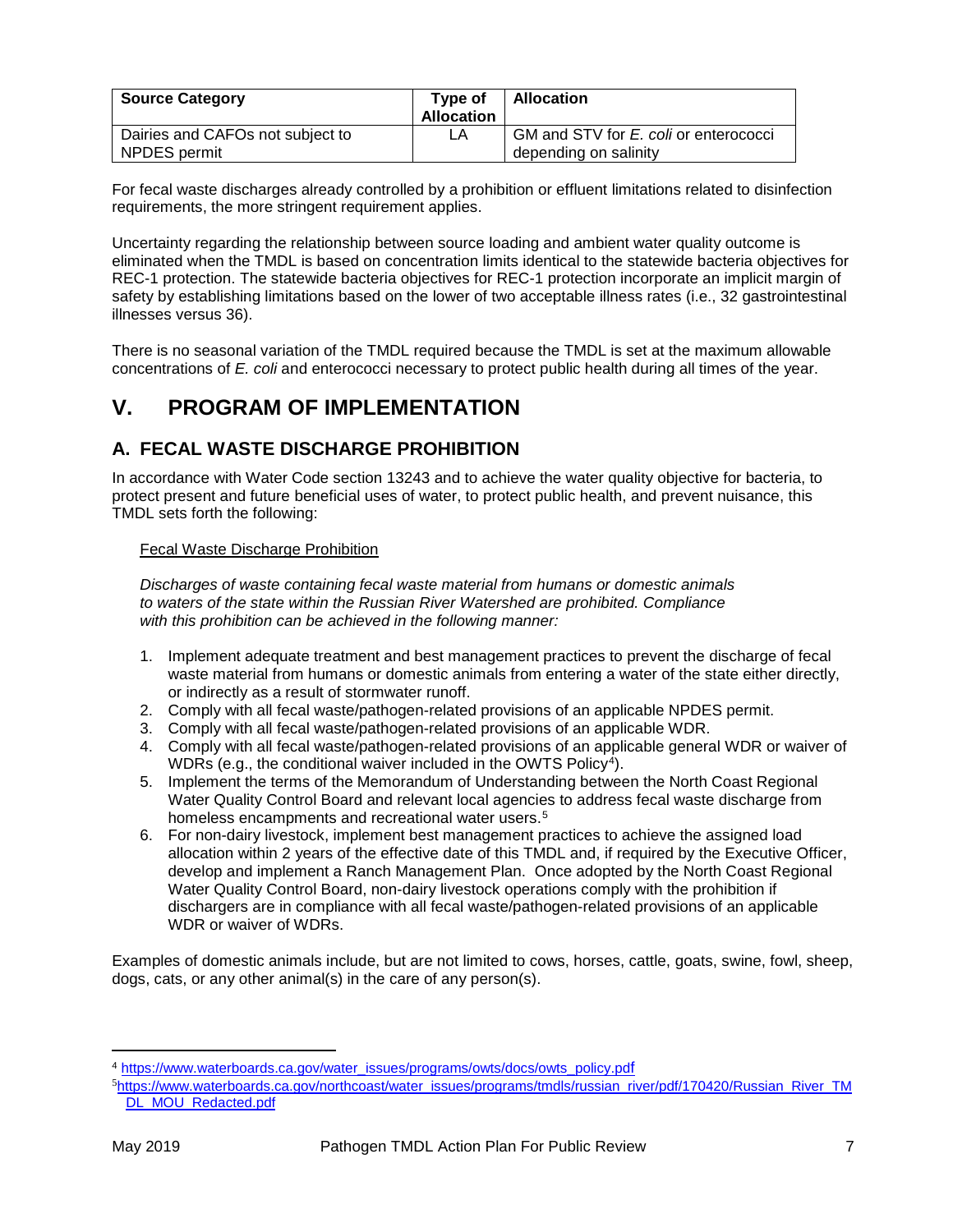## **B. IMPLEMENTATION ACTIONS**

The actions described in Section V.B. implement the Fecal Waste Discharge Prohibition in Section V.A. and are consistent with the California Water Code and the *Policy for Implementation and Enforcement of the Nonpoint Source Pollution Control Program*.[6](#page-7-0)

This Action Plan builds upon management measures required by existing regional and statewide regulations and orders designed to reduce or eliminate fecal waste discharges from wastewater treatment facilities, sanitary sewer systems, recycled water, land application of biosolids, municipal storm water runoff, onsite wastewater treatment systems, and dairies. Where existing state-issued waste discharge requirements and actions undertaken by local regulatory agencies have been inadequate to ensure consistent achievement of bacteria objectives, this Action Plan identifies implementing parties and sets forth specific implementation actions that shall be taken to control fecal waste pollution, achieve wasteload and load allocations, attain bacteria objectives, and protect public health in the Russian River Watershed. The implementing parties and the specific implementation actions are identified in Table 4 and Table 5. Requirements for Onsite Wastewater Treatment Systems (OWTS) are specified in section V.C and Table 3.

In conformance with the *Policy for the Implementation and Enforcement of the Nonpoint Source Pollution Control Program*, violation of the Fecal Waste Discharge Prohibition is subject to direct enforcement.

#### **C. IMPLEMENTATION ACTIONS FOR ONSITE WASTEWATER TREATMENT SYSTEMS**

On June 19, 2012, the State Water Resources Control Board (State Water Board) adopted the Water Quality Control Policy for Siting, Design, Operation, and Maintenance of Onsite Wastewater Treatment Systems (OWTS Policy).[7](#page-7-1) The OWTS Policy took effect on May 13, 2013. The Regional Water Board, in accordance with the statewide OWTS Policy, amended the Basin Plan on June 18, 2015, to incorporate requirements of the OWTS Policy into the Basin Plan for the North Coast Region. The Basin Plan amendment was approved by the Office of Administrative Law on July 18, 2016.

Section 3.2 of the OWTS Policy allows the Regional Water Board to approve individual Local Agency Management Programs (LAMPs) allowing local agencies to provide alternative minimum standards to those specified in the OWTS Policy. Individual OWTS within the Russian River Watershed are regulated by the Sonoma County Permit and Resource Management Department (Permit Sonoma) in Sonoma County and by the County of Mendocino Health & Human Services Agency, Division of Environmental Health (DEH), in Mendocino County. These local agencies review development proposals that rely on individual OWTS for domestic waste treatment and disposal. Local agency staff also review permit applications and project plans for OWTS repairs and upgrades and issue repair permits as necessary in accordance with local policies. To ensure compliance with local regulations and technical standards for OWTS, local agency staff also conducts inspections at the time of OWTS construction and in response to complaints and reports of OWTS failures. For OWTS utilizing supplemental treatment components or enhanced effluent dispersal systems, both Permit Sonoma and Mendocino County DEH implement permit programs that include periodic inspections of the OWTS by County staff and/or a service provider and self-monitoring requirements imposed on OWTS owners. The LAMP for the County of Mendocino was determined to be consistent with the OWTS Policy and approved by the Regional Water Board on November 4, 2018. The LAMP for the County of Sonoma is under development.

## **D. ADVANCED PROTECTION MANAGEMENT PROGRAM FOR OWTS**

#### **1. Objectives**

The OWTS Policy establishes Advanced Protection Management Program (APMP) requirements for OWTS near impaired waterways and provides that APMP requirements may be met through a TMDL or special provisions established in a LAMP. The APMP measures will:

 $\overline{\phantom{a}}$ 

<span id="page-7-0"></span><sup>6</sup> [https://www.waterboards.ca.gov/water\\_issues/programs/nps/plans\\_policies.html](https://www.waterboards.ca.gov/water_issues/programs/nps/plans_policies.html)

<span id="page-7-1"></span><sup>7</sup> https://www.waterboards.ca.gov/water\_issues/programs/owts/docs/owts\_policy.pdf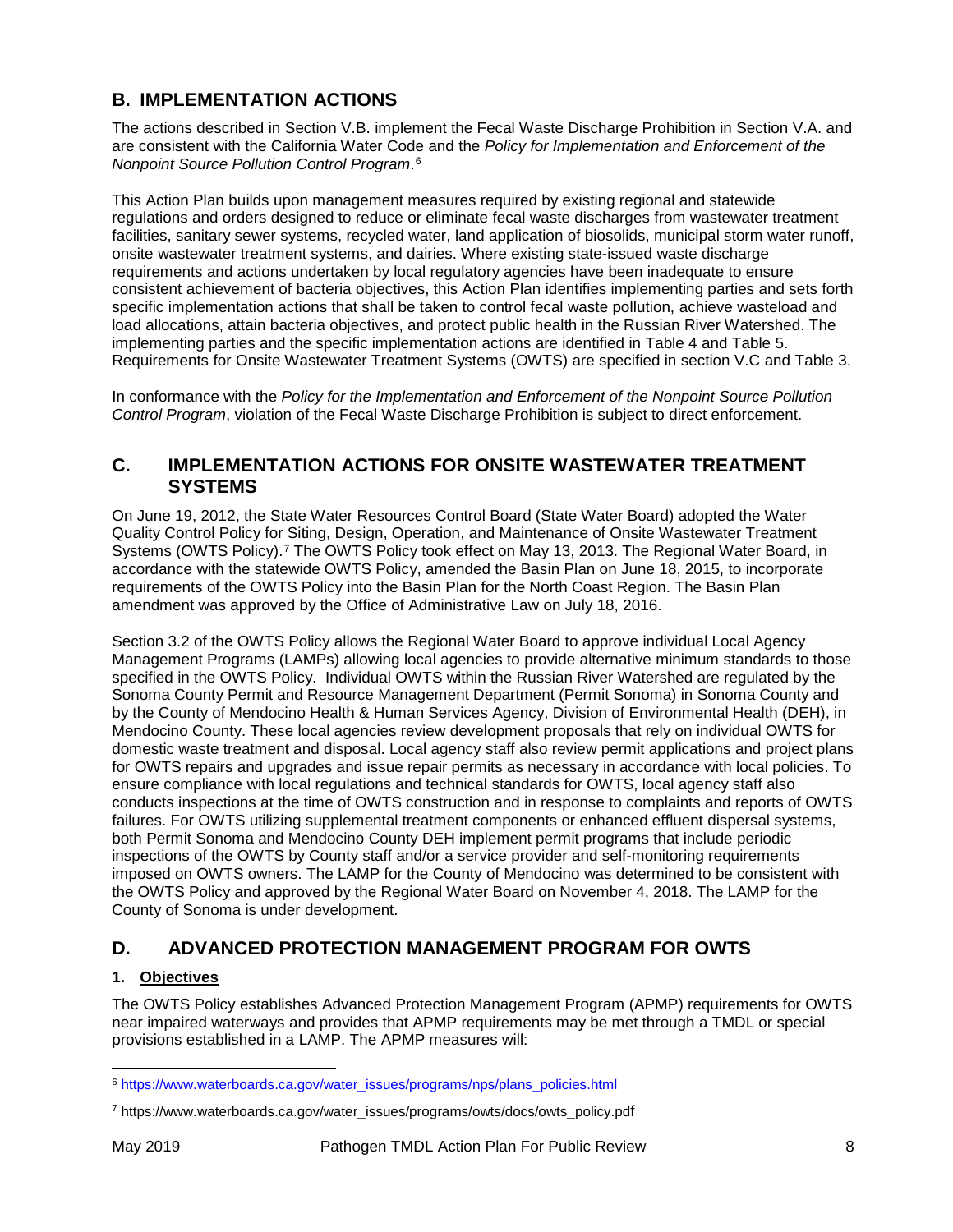- Ensure that OWTS in the Russian River Watershed are properly sited, designed, operated, and maintained to provide adequate removal of pathogenic organisms, comply with the Fecal Waste Discharge Prohibition, and attain numeric targets, waste load allocations and load allocations.
- Provide a framework for identifying and upgrading existing OWTS that are failing, substandard, or in need of repair and establish minimum inspection requirements to ensure proper operation and maintenance of OWTS within the boundaries of the APMP.
- Establish minimum requirements for OWTS that are fair, affordable, and implementable, while at the same time, meeting the objectives for the TMDL, which is to return the Russian River Watershed to consistent compliance with bacterial water quality objectives.

#### **2. Basis**

Based on the TMDL assessment, many surface waters within the Russian River Watershed contain concentrations of FIB that exceed water quality objectives or indicate fecal waste pollution. Given their proximity to surface waterbodies, OWTS discharging to the subsurface near an impaired waterbody may contribute to the impairment by direct discharge (i.e., surfacing effluent from an improperly designed or located OWTS) or through contamination of groundwater in the vicinity of the OWTS as a result of incomplete soil treatment of the OWTS effluent and the migration of the contaminated groundwater to surface water. The likelihood that surface water will be adversely impacted by OWTS is increased significantly in areas with a high density of OWTS, particularly those areas with small parcel sizes and where there is a high percentage of existing OWTS that predate adopted local standards for the design and siting of OWTS.

#### **3. Applicability**

The APMP applies to any OWTS located on a parcel that is partially or fully contained within the APMP boundary described in section V.D.4 below. Owners of existing, new and replacement OWTS whose OWTS are located entirely outside the boundaries of the APMP are not subject to the APMP requirements but must still comply with relevant requirements of the OWTS Policy, any approved Local Agency Management Program (LAMP), and if applicable, individual and/or general WDR or waiver of WDRs.

The APMP applies to OWTS, which are defined as individual disposal systems, community collection and disposal systems, and alternative collection and disposal systems that use subsurface disposal. OWTS do not include "graywater" systems pursuant to Health and Safety Code Section 17922.12. Compliance with the APMP minimum requirements and all applicable local requirements is a necessary condition for owners of OWTS to qualify for coverage under the OWTS Policy's Conditional Waiver of Waste Discharge Requirements. Failure to comply with conditions of the Conditional Waiver of Waste Discharge Requirements may result in revocation of waiver coverage or enforcement.

#### **4. Geographic Area**

The Action Plan defines the Russian River Watershed APMP boundary<sup>[8](#page-8-0)</sup> as consisting of parcels that are at least partially within 600 linear feet from the centerline in the horizontal (map) direction on either side of blueline steams depicted on the USGS 1:100,000 scale topographic map and parcels that are at least within 200 linear feet of the centerline of waterways derived using LIDAR datasets in the following HUC-12 subwatersheds. These are HUC-12 subwatersheds with direct evidence of pollution and impairment as described in section I and depicted in Figure 1:

- Oat Valley Creek-Russian River
- Sausal Creek-Russian River
- Brooks Creek-Russian River
- West Slough-Dry Creek
- Upper Laguna de Santa Rosa

 $\overline{a}$ 

<span id="page-8-0"></span><sup>&</sup>lt;sup>8</sup> A map of the Russian River APMP Boundary is provided on the Regional Water Board website at [http://www.waterboards.ca.gov/northcoast/water\\_issues/programs/tmdls/russian\\_river/](http://www.waterboards.ca.gov/northcoast/water_issues/programs/tmdls/russian_river/)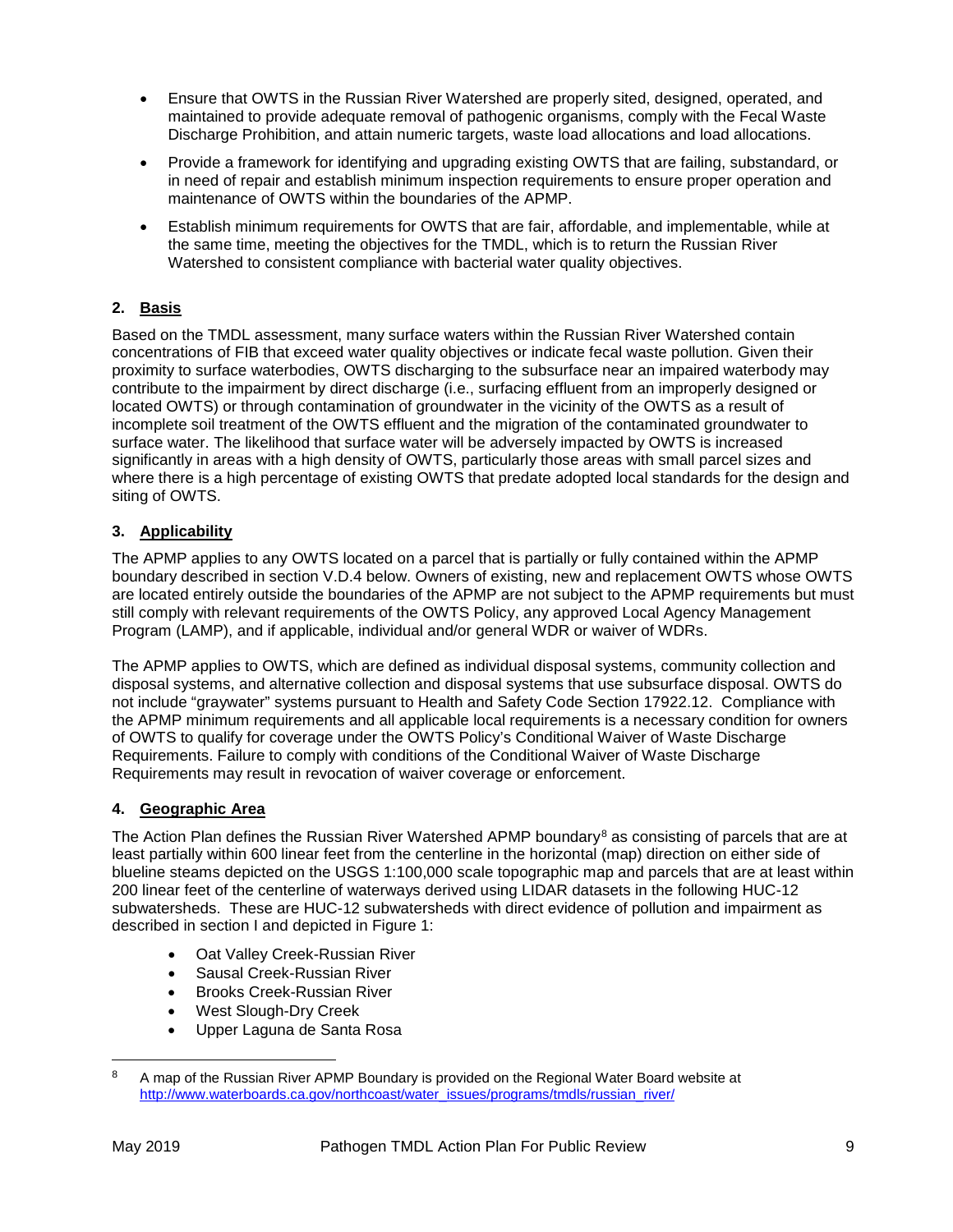- Lower Laguna de Santa Rosa
- Upper Santa Rosa Creek
- Lower Santa Rosa Creek
- Porter Creek-Mark West Creek
- Green Valley Creek-Russian River
- Porter Creek-Russian River
- Dutch Bill Creek-Russian River
- Willow Creek-Russian River

#### **5. Requirements**

Owners of OWTS within the boundaries of the APMP shall comply with the following minimum requirements as a condition of the OWTS Policy's Conditional Waiver, or, if applicable, any waste discharge requirements or waiver of waste discharge requirements issued by the Regional Water Board:

#### **a. General Operation and Maintenance Requirements**

In accordance with section 2.5 of the OWTS Policy, owners of OWTS shall maintain their OWTS in good working condition, including inspections and pumping of solids, as necessary, or as required by local ordinances and requirements established in an approved LAMP, to maintain proper function and assure adequate treatment and disposal.

#### **b. Basic Operational Inspection**

To facilitate timely identification and resolution of maintenance and operational issues, all owners of OWTS within the APMP shall obtain a basic operational inspection of the septic tank, effluent dispersal area(s), and related appurtenances of the OWTS by a qualified professional<sup>[9](#page-9-0)</sup> once every five years. Satisfaction of operational inspection requirements may occur in conjunction with pumping of the septic tank, a property transaction, issuance of a local building permit, an in-field performance verification performed by a Service Provider certified by an OWTS manufacturer, or an inspection otherwise required by the local agency or Regional Water Board. If directed by the Regional Water Board Executive Officer or the local agency, a report of the inspection shall be created and submitted to the Regional Water Board and/or local agency within 30 days after the inspection.

At a minimum, a basic operational inspection shall include the following evaluations:

- i. Septic Tank and Pump Systems
	- 1. Observations to detect leaks, cracks, excessive corrosion, root intrusion, odors
	- 2. Presence and proper operation of liquid high-level alarm
	- 3. Assessment of liquid levels in relation to tank outlet
	- 4. Evidence of lack of water tightness
	- 5. Evidence of problems in downstream OWTS components, where they have been installed (e.g., distribution box, effluent filter, dosing tank)
	- 6. Proper settings and operation of pumping system(s), where they have been installed
- ii. Effluent Dispersal Area(s)
	- 1. Evidence of odors or surfacing effluent (e.g., excessive vegetation)
	- 2. Evidence of unequal effluent distribution
	- 3. Observations of inspection ports

 $\overline{\phantom{a}}$ 

<span id="page-9-0"></span><sup>9</sup> Qualified Professional is an individual licensed or certified by a State of California agency to design OWTS and practice as professionals for other associated reports, as allowed under their license or registration. Depending on the work to be performed and various licensing and registration requirements, this may include an individual who possesses a registered environmental health specialist certificate or is currently licensed as a professional engineer or professional geologist. For the purposes of performing site evaluations, Soil Scientists certified by the Soil Science Society of America are considered qualified professionals. A local agency may modify this definition as part of its Local Agency Management Program.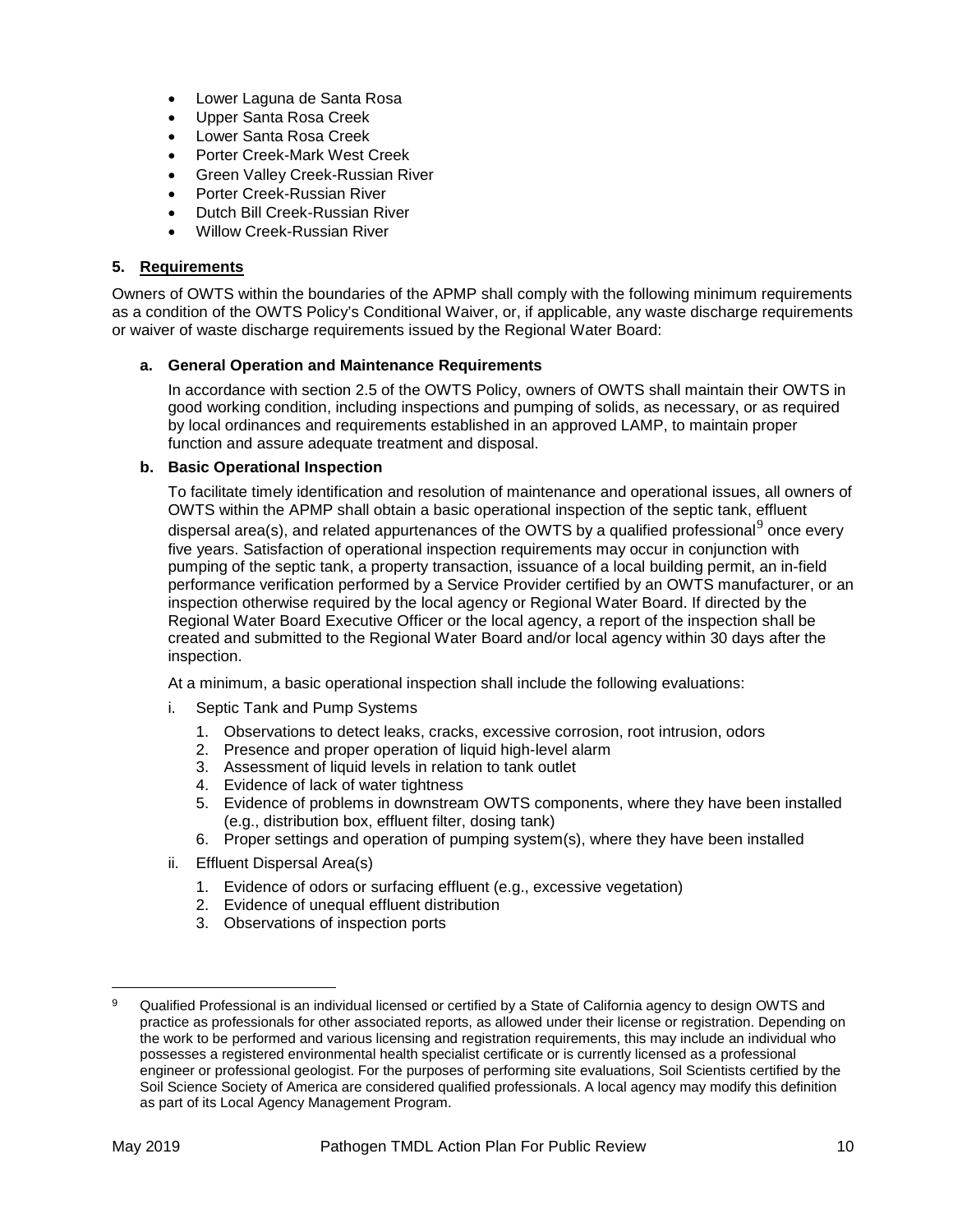The minimum requirements of a basic inspection for OWTS utilizing supplemental treatment components and/or enhanced effluent distribution systems will depend on the type of individual OWTS and will be specified in a Water Code section 13267 Order<sup>[10](#page-10-0)</sup> issued by the Regional Water Board Executive Officer, or in a LAMP.

#### **c. Corrective Action Criteria**

In addition to conditions requiring corrective action set forth in section 11.0 of the OWTS Policy, OWTS meeting any of the following criteria are also deemed to be in need of corrective action and must be replaced, repaired, or modified so as to comply with Tier 1 of the OWTS Policy, an approved LAMP, waste discharge requirements, or a waiver of waste discharge requirements:

- i. OWTS discharging to the ground surface or surface waters
- ii. OWTS that do not include a septic tank and an effluent dispersal system that complies with the OWTS Policy
- iii. OWTS with projected wastewater flow exceeding the capacity of one or more components of the treatment and disposal system

#### **d. Corrective Action Process**

Property owners with OWTS within the boundaries of the APMP that require corrective action or otherwise do not meet minimum requirements established in this Action Plan may be required to contact the applicable local agency for a permit to repair or replace the OWTS or, where applicable, offered an opportunity to participate in the planning and completion of a community wastewater treatment and disposal system or equivalent alternative. Property owners that are required to upgrade, repair, or replace an existing OWTS or acquire a new OWTS must obtain the appropriate county permit in accordance with county ordinances and policies, and must obtain from the Regional Water Board waste discharge requirements or a waiver of waste discharge requirements, if applicable. The local agency will be the lead organization for plan review, local permit issuance, construction inspection and monitoring of new OWTS and upgrades, and repairs or replacement of existing OWTS.

#### **e. Regional Water Board OWTS Assessment Program**

i. Assessment Program Description

The objective of the Regional Water Board's OWTS assessment is to identify OWTS that are failing and/or in need of corrective action. All OWTS within the boundaries of the APMP shall be assessed by the Regional Water Board to determine whether the OWTS is failing and in need of corrective action. The assessment may include a desktop assessment or local record review, results of a sanitary survey, public survey, questionnaire, or, upon determination by the Regional Water Board Executive Officer, a physical site inspection or evaluation. Information that may be used to ascertain the performance of an existing OWTS includes, but is not limited to: the OWTS type, age, approved variances, repair history, monitoring and inspection results, septic tank pumping records, maintenance records, peak hydraulic loading, and record of complaints received. When an assessment includes a physical site inspection or performance evaluation by the owners, the inspection or evaluation shall be conducted by a qualified professional.

ii. Assessment Program Implementation

The Regional Water Board will notify each property owner of the need to submit this assessment information. The notification will describe the required information and the due date to submit the information to the Regional Water Board or the local agency.

#### **f. Supplemental Treatment Requirements**

<span id="page-10-0"></span> $\overline{\phantom{a}}$ <sup>10</sup> Water Code section 13267 Orders allow the Regional Water Board to request technical reports and information to investigate the quality of any waters within the Region.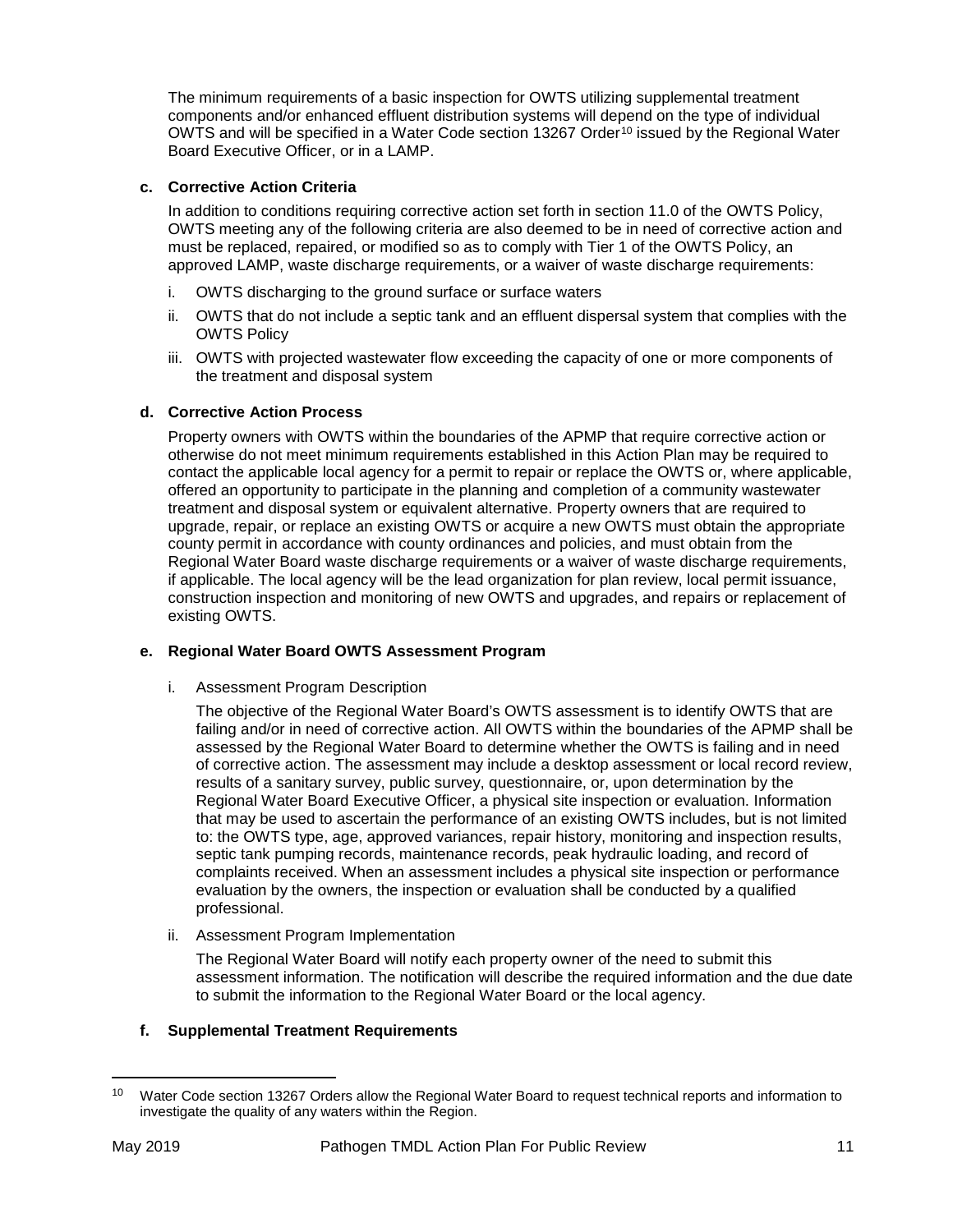All OWTS within the boundary of the APMP must meet all requirements specified in an approved LAMP, or if there is no approved LAMP, all the requirements in Tier 1 of the OWTS Policy. In addition, supplemental treatment<sup>[11](#page-11-0)</sup> components for OWTS to remove pathogens and/or enhanced effluent dispersal<sup>[12](#page-11-1)</sup> systems are required under the following circumstances:

- i. New[13](#page-11-2) OWTS
	- a) When the OWTS has an effluent dispersal system within 600 feet  $14$  from the top of the bank<sup>[15](#page-11-4)</sup> of any mapped stream within the APMP boundary
- ii. Replacement<sup>[16](#page-11-5)</sup> OWTS and OWTS Requiring Major Repair<sup>[17](#page-11-6)</sup>
	- a) When the OWTS is designed to treat or dispose of a wastewater flow greater than the OWTS being replaced
	- b) When the OWTS has a projected flow of 3,500 gallons per day or greater, where the projected flow is the amount of wastewater flow into the OWTS as determined in accordance with an approved LAMP
	- c) When the OWTS is for a developed parcel permitted by the local agency for replacement of an existing OWTS that has been unutilized for five consecutive years or more prior to receipt of a building permit application by the local agency
	- d) When the OWTS is less than or equal to 600 feet from the top of the bank of any mapped stream within the APMP boundary, except when the replacement OWTS meets the conditions in Table 3
- iii. Seepage Pits
	- a) Seepage pits permitted or for which a construction permit by a local agency has been issued after May 13, 2016 are prohibited.
	- b) Seepage pits permitted or for which a construction permit has been issued by a local agency prior to May 13, 2016 are prohibited unless the seepage pit includes supplemental treatment components to remove pathogens.
	- c) Seepage pits may be authorized as replacement OWTS for existing cesspools only if the other options to comply with the Action Plan are infeasible.

<span id="page-11-3"></span><sup>14</sup> The 600-foot distance is based on a microbial contamination zone recommended by the California Department of Public Heath (CDPH, 1999) to protect water supply from viral, microbial and direct chemical contamination.

<span id="page-11-0"></span>l <sup>11</sup> OWTS Policy (2013), section 1.0, defines supplemental treatment to mean any OWTS or component of an OWTS, except a septic tank or dosing tank, which performs additional treatment of domestic wastewater to decrease the constituents of concern before they reach primary treatment components or the final effluent dispersal field

<span id="page-11-1"></span><sup>&</sup>lt;sup>12</sup> Enhanced effluent dispersal system means any effluent distribution system that provides improved effluent dispersal to promote enhanced soil treatment compared to a gravity trench distribution system.

<span id="page-11-2"></span><sup>&</sup>lt;sup>13</sup> New OWTS means an OWTS permitted or approved after the effective date of the TMDL Action Plan

<span id="page-11-4"></span> $15$  The term "top of bank" is used to refer to the location where the land transitions from stream channel to floodplain or upslope area and is often the vertical point along a stream bank where an abrupt change in slope (from steeper to flatter) is evident. For streams in wider valleys it is the point where the stream is able to overflow the banks and spill into its floodplain. For steep and narrow valleys, it will generally be the same as the top of the slope that forms the bank.

<span id="page-11-5"></span><sup>16</sup> OWTS Policy (2013), section 1.0, defines replacement OWTS to mean an OWTS that has its treatment capacity expanded, or its dispersal system replaced or added to.

<span id="page-11-6"></span><sup>&</sup>lt;sup>17</sup> OWTS Policy (2013), section 1.0, defines major repair to mean either: (1) for a dispersal system, repairs required for an OWTS dispersal system due to surfacing wastewater effluent from the dispersal field and/or wastewater backed up into plumbing fixtures because the dispersal system is not able to percolate the design flow of wastewater associated with the structure served, or (2) for a septic tank, repairs required to the tank for a compartment baffle failure or tank structural integrity failure such that either wastewater is exfiltrating or groundwater is infiltrating.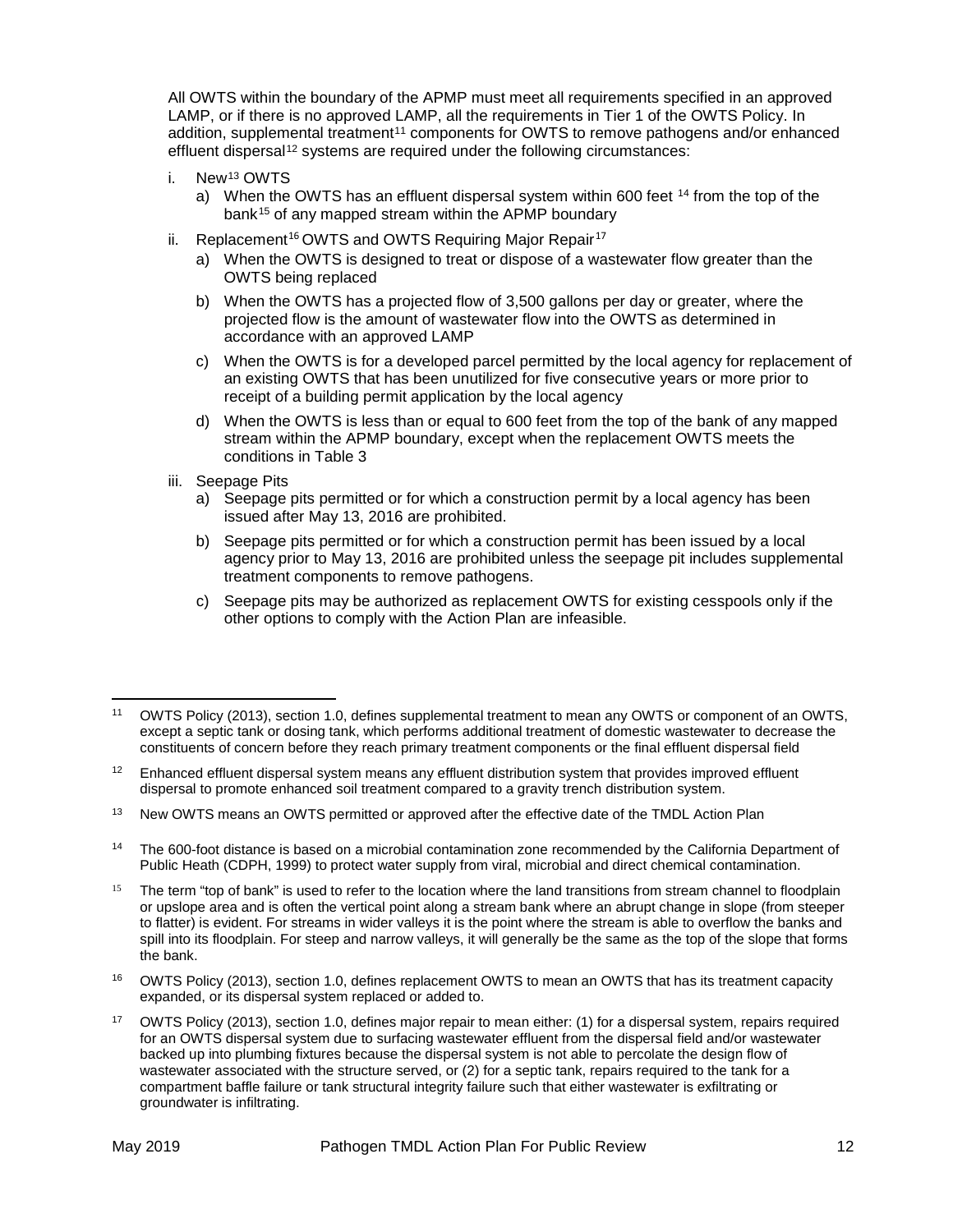| <b>OWTS Distance</b><br>from Waterbody | <b>Minimum Separation</b><br>to Groundwater                                                                               | <b>Acceptable Percolation</b><br>Rate | <b>Acceptable Wastewater</b><br><b>Application Rate</b>      |  |
|----------------------------------------|---------------------------------------------------------------------------------------------------------------------------|---------------------------------------|--------------------------------------------------------------|--|
| $<$ 200 feet                           | 36 inches                                                                                                                 | 30-120 minutes per inch               | Not to exceed application<br>rate set forth in Table 3 of    |  |
| 200-600 feet                           | 24 inches                                                                                                                 | 30-120 minutes per inch               | OWTS Policy <sup>18</sup> for<br>determined percolation rate |  |
| $>600$ feet                            | In accordance with Tier 2 requirements of on approved LAMP or, if there is no<br>approved LAMP, Tier 1 of the OWTS Policy |                                       |                                                              |  |

**Table 3. Minimum Conditions for an Exception to Supplemental Treatment Requirements**

Where a local agency establishes more restrictive requirements, the more restrictive standards shall govern.

#### **6. Planning for Community-based OWTS**

In areas subject to the APMP where there are significant numbers of existing OWTS that meet the criteria for which corrective action is required, as set forth in section D.5.e of the Action Plan, and where replacement of individual OWTS to meet minimum standards are infeasible or cost prohibitive, the development of a community-based OWTS management plan or Onsite Wastewater Management Authority, where authorized by a local agency, may be appropriate. The formation of community advisory groups to provide local stakeholder input to local agencies is essential for the successful development and implementation of community-based solutions. It is the intent of the Regional Water Board to provide adequate time, through the use of time schedules or equivalent orders, consistent with section 11.6 of the OWTS Policy, for owners of failing and substandard OWTS to comply with this Action Plan and for local agencies to seek and obtain funding assistance for the planning and construction of community-based wastewater treatment and disposal systems, as necessary. Additionally, the Regional Water Board intends to coordinate with local agencies to provide technical assistance in efforts to identify and seek funding for community-based solutions as well as to facilitate community outreach.

## **VI. MONITORING**

- 1. Monitoring will be conducted to provide information regarding the effectiveness of the Action Plan, including: 1) compliance with the Fecal Waste Discharge Prohibition; 2) achievement of WLAs and LAs; 3) attainment of the numeric targets; and 4) attainment of bacteria objectives and protection of beneficial uses.
- 2. Monitoring activities include: project monitoring, special studies, receiving water trend monitoring, and ambient monitoring of public recreational beaches during the summer recreation period. Monitoring activities for the OWTS fecal waste source category will focus on areas of high parcel density to assess the success of implementation actions and to identify new subwatersheds where fecal waste pollution is attributable to OWTS. Monitoring and reporting requirements may also include additional metrics (e.g., human and bovine *Bacteroides* bacteria) and analyses, which support accurate, defensible conclusions and provide a reasonable basis for the adaptive management of fecal waste pollution and public health water quality issues in the Russian River Watershed.
- 3. Individual monitoring requirements will be specified in the controlling regulatory mechanism developed for each of the potential fecal waste source categories, as described in Table 4 and Table 5. The Regional Water Board or Executive Officer may require specific monitoring or special studies under separate Water Code section 13267 or 13383 orders. All monitoring results will be reviewed and assessed periodically to inform potential revisions of individual permits, orders, or other regulatory mechanisms or revisions to the TMDL Action Plan.

l

<span id="page-12-0"></span><sup>18</sup> https://www.waterboards.ca.gov/water\_issues/programs/owts/docs/owts\_policy.pdf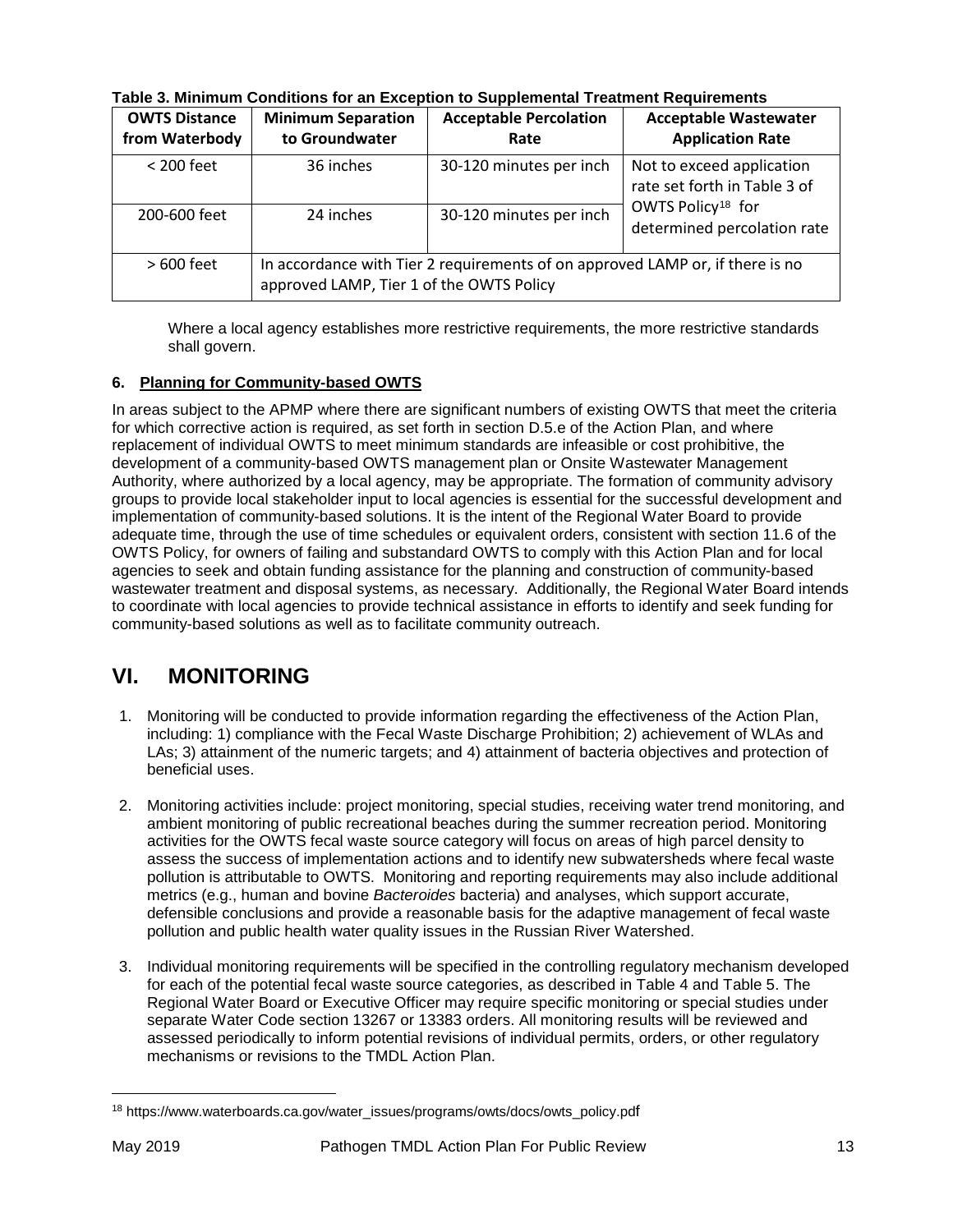4. The Regional Water Board is participating with the Russian River Watershed Association and other partners in the development of a regional monitoring program for the Russian River Watershed called the Russian River Regional Monitoring Program (R3MP). As appropriate, implementing parties under this Action Plan are encouraged to participate in the R3MP once it is developed. The goal of the R3MP is to ensure that all publicly and privately funded environmental monitoring conducted in the watershed and related to the implementation of public policy and regulatory requirements is adequately standardized, coordinated, accessible, and designed to cost-effectively answer watershed management questions.

# **VII. SCHEDULE**

- 1. To implement requirements set forth in this Action Plan, the Regional Water Board will rely on existing regulatory tools (individual and general National Pollutant Discharge Elimination System (NPDES) permits, individual and general Waste Discharge Requirements (WDRs), individual and general Waivers of WDRs), direct enforcement of the fecal waste discharge prohibition, and through implementation of MOUs with local agencies.
- 2. Table 4 and Table 5 specify the implementation actions to be undertaken by implementing parties and the compliance dates by which the implementation actions must be completed. Implementation actions include compliance with existing WDRs or Waivers, the issuance of new WDRs or Waivers for previously unregulated or under-regulated sources of fecal waste material, and the development and implementation of new management plans and practices to control the discharge of fecal waste to surface waters.
- 3. For OWTS, the TMDL Action Plan establishes an APMP, which includes 1) an assessment of the adequacy of existing OWTS; 2) the requirements under which OWTS in need of major repair or replacement can be upgraded to return them to proper function; and 3) a requirement that all OWTS within the APMP boundary obtain a basic inspection every five years to ensure that the OWTS is functioning as designed and to identify OWTS that are in need of correction action.
- 4. The Regional Water Board will periodically review and assess the effectiveness of the Action Plan. The assessment will consider permit compliance, effectiveness of best management practices, and trends in water quality improvement as demonstrated by the R3MP or other equivalent monitoring efforts. Regional Water Board staff will coordinate with local agencies to enter into and implement MOUs and similar agreements and revise the agreements as necessary. The Regional Water Board anticipates full attainment of the bacteria water quality objective in 20 years from the effective date of this Action Plan.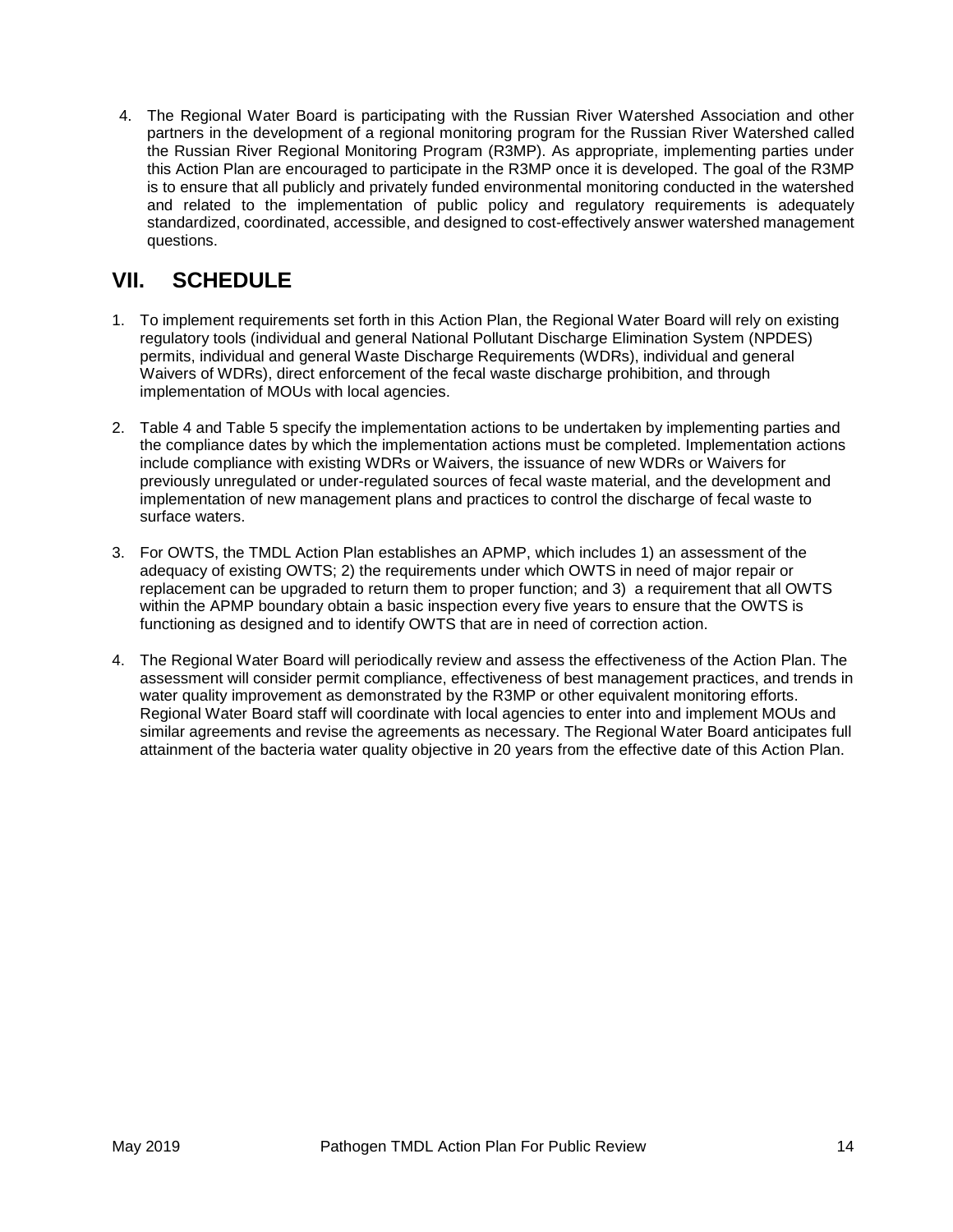| Table 4. Implementation Actions for Source Categories - Load/Wasteload Allocation = Statewide E. coli Objective |                                                                                                                                                                                                                                                                                                                                                                    |                                                                                                                                                                                                                                                                                                                                                                                                                                                                                                                                                                                                                                                                                                                                        |  |
|-----------------------------------------------------------------------------------------------------------------|--------------------------------------------------------------------------------------------------------------------------------------------------------------------------------------------------------------------------------------------------------------------------------------------------------------------------------------------------------------------|----------------------------------------------------------------------------------------------------------------------------------------------------------------------------------------------------------------------------------------------------------------------------------------------------------------------------------------------------------------------------------------------------------------------------------------------------------------------------------------------------------------------------------------------------------------------------------------------------------------------------------------------------------------------------------------------------------------------------------------|--|
| <b>Fecal Waste Source</b><br>Category                                                                           | <b>Implementing Parties (Source)</b>                                                                                                                                                                                                                                                                                                                               | <b>Implementation Actions and Compliance Date(s)</b>                                                                                                                                                                                                                                                                                                                                                                                                                                                                                                                                                                                                                                                                                   |  |
| <b>Municipal Wastewater</b><br>Discharges                                                                       | City of Ukiah, City of Healdsburg, City of<br>Santa Rosa, Russian River CSD, Occidental<br>CSD, City of Cloverdale                                                                                                                                                                                                                                                 | Compliance with the applicable NPDES permits - Immediate                                                                                                                                                                                                                                                                                                                                                                                                                                                                                                                                                                                                                                                                               |  |
| Wastewater Holding Pond<br>Discharges to Surface<br>Water                                                       | Town of Windsor, City of Santa Rosa, Graton<br>CSD, Forestville WD, Russian River CSD,<br>other entities with storage pond discharges<br>to surface water.                                                                                                                                                                                                         | Within seven years after the effective date of this Action Plan, the Regional Water Board will<br>begin to conduct reasonable potential analyses (RPAs) for entities that discharge wastewater from<br>wastewater holding ponds to surface water. For discharges with reasonable potential to cause or<br>contribute to an exceedance of the WLAs, water quality-based effluent limitations will be<br>established in the applicable waste discharge requirements that will ensure compliance with WLAs<br>for bacteria.                                                                                                                                                                                                               |  |
| <b>Municipal Storm Water</b><br>Runoff                                                                          | Sonoma County, Sonoma County Water<br>Agency, City of Cloverdale, City of Cotati, City<br>of Healdsburg, City of Rohnert Park, City of<br>Santa Rosa, City of Sebastopol, City of<br>Ukiah, Town of Windsor, County of<br>Mendocino, Sonoma State University, and<br>other entities enrolled under the Phase I and<br>Phase II MS4 permits<br>Regional Water Board | Compliance with the applicable NPDES permits, including implementation of approved Pathogen<br>Reduction Plans - Immediate<br>2. Within two years after the effective date of this Action Plan, Phase I and II MS4 enrollees<br>without an approved Pathogen Reduction Plan shall implement a Pathogen Reduction Plan<br>approved by the Regional Water Board Executive Officer.<br>3. For Phase I and II MS4 Permittees without approved Pathogen Reduction Plans on the effective<br>date of the Action Plan, the Regional Water Board will require submission of the Pathogen<br>Reduction Plans under authority of section 13383/ 13267 subdivision (b) of the Water Code.                                                         |  |
| California Department of<br>Transportation (Caltrans)<br>Storm Water                                            | Caltrans                                                                                                                                                                                                                                                                                                                                                           | Compliance with the applicable NPDES permits - Immediate                                                                                                                                                                                                                                                                                                                                                                                                                                                                                                                                                                                                                                                                               |  |
| Non-dairy Livestock and<br><b>Farm Animal Waste</b>                                                             | Owners and operators of animal facilities,<br>inclusive of animal husbandry, livestock<br>production, other similar agriculture<br>operations, and commercial animal boarding<br>facilities<br>Regional Water Board                                                                                                                                                | 1. Within two years after the effective date of this Action Plan, owners and operators of non-<br>dairy livestock and farm animal facilities shall implement BMPs to achieve the assigned load<br>allocation and, if required by the Executive Officer, develop and implement a Ranch Management<br>Plan. Comply with all provisions of a WDR or waiver of WDRs upon adoption by the Regional<br>Water Board to control discharges of waste from non-dairy livestock and farm animal operations.<br>2. The Regional Water Board will develop and adopt waste discharge requirements or waivers of<br>WDRS for non-dairy livestock and farm animal waste to control the discharges of waste from<br>these and other similar operations. |  |
| Dairies and CAFOs                                                                                               | Owners and Operators of Cow Dairies and<br>CAFOs not subject to NPDES permits                                                                                                                                                                                                                                                                                      | Compliance with the applicable WDRs or Waivers - Immediate                                                                                                                                                                                                                                                                                                                                                                                                                                                                                                                                                                                                                                                                             |  |
| Dairies and CAFOs                                                                                               | Owners and Operators of Cow Dairies and<br>CAFOs subject to NPDES permits                                                                                                                                                                                                                                                                                          | 1. Compliance with the applicable NPDES permits - Immediate<br>2. Within two years after the effective date of this Action Plan, enrollees under NPDES permits<br>shall update their permit-required management plans to address sources of bacteria.                                                                                                                                                                                                                                                                                                                                                                                                                                                                                  |  |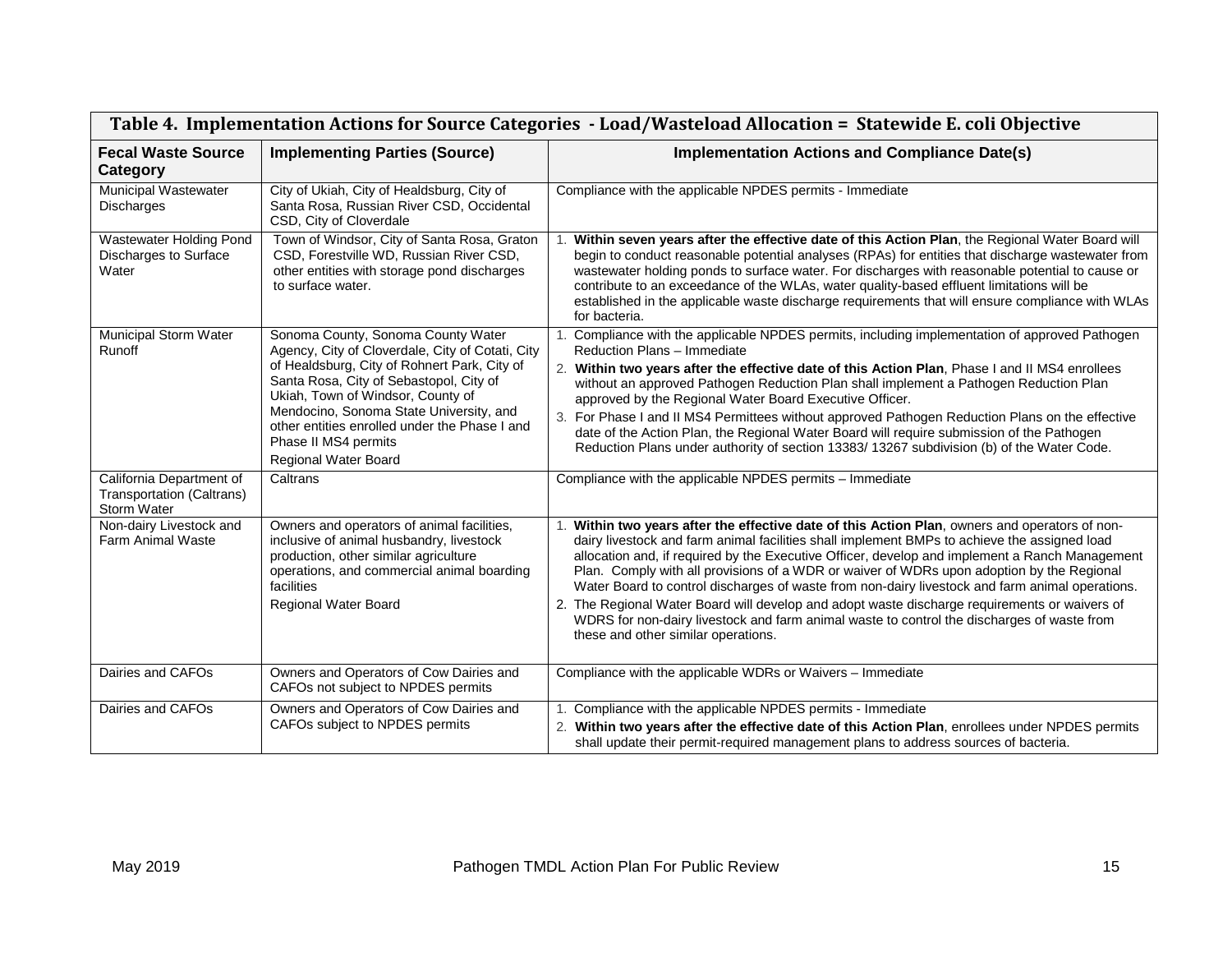| Table 5. Implementation Actions for Source Categories - Load/Wasteload Allocation = Zero |                                                                                                                                                                                                                                                                                                                                                                                                                                                 |                                                                                                                                                                                                                                                                                                                                                                                                                                                                                                                                                                                                                                                                                                                                                                                                                                                                                                                                                                                                                                                                                                                                                                                                                                                                                                                                                                                                                                                         |
|------------------------------------------------------------------------------------------|-------------------------------------------------------------------------------------------------------------------------------------------------------------------------------------------------------------------------------------------------------------------------------------------------------------------------------------------------------------------------------------------------------------------------------------------------|---------------------------------------------------------------------------------------------------------------------------------------------------------------------------------------------------------------------------------------------------------------------------------------------------------------------------------------------------------------------------------------------------------------------------------------------------------------------------------------------------------------------------------------------------------------------------------------------------------------------------------------------------------------------------------------------------------------------------------------------------------------------------------------------------------------------------------------------------------------------------------------------------------------------------------------------------------------------------------------------------------------------------------------------------------------------------------------------------------------------------------------------------------------------------------------------------------------------------------------------------------------------------------------------------------------------------------------------------------------------------------------------------------------------------------------------------------|
| <b>Fecal Waste Source</b><br>Category                                                    | <b>Implementing Parties (Source)</b>                                                                                                                                                                                                                                                                                                                                                                                                            | <b>Implementation Actions and Compliance Date(s)</b>                                                                                                                                                                                                                                                                                                                                                                                                                                                                                                                                                                                                                                                                                                                                                                                                                                                                                                                                                                                                                                                                                                                                                                                                                                                                                                                                                                                                    |
| Percolation Pond and<br><b>Irrigation Discharges</b>                                     | Calpella CWD, Hopland PUD, City of<br>Cloverdale, City of Ukiah, Geyserville SZ,<br>Airport-Larkfield-Wikiup SZ, Russian River<br>CSD, other publicly and privately-owned<br>wastewater treatment facilities in the Russian<br>River Watershed that collect, treat, and<br>dispose of or recycle treated effluent to land<br>via percolation ponds or by irrigation                                                                             | Compliance with the applicable WDRs - Immediate                                                                                                                                                                                                                                                                                                                                                                                                                                                                                                                                                                                                                                                                                                                                                                                                                                                                                                                                                                                                                                                                                                                                                                                                                                                                                                                                                                                                         |
| <b>Sanitary Sewer Systems</b>                                                            | City of Ukiah, Ukiah SD, Calpella CWD,<br>Hopland PUD, City of Cloverdale, Geyserville<br>SZ, City of Healdsburg, Town of Windsor,<br>Airport-Larkfield-Wikiup SZ, City of Santa<br>Rosa, South Park CSD, City of Cotati, City<br>of Rohnert Park, City of Sebastopol, Sonoma<br>State University, Graton CSD, Forestville<br>WD, Russian River CSD, Occidental CSD,<br>and other public entities that own or operate<br>sanitary sewer systems | Compliance with the applicable WDRs - Immediate                                                                                                                                                                                                                                                                                                                                                                                                                                                                                                                                                                                                                                                                                                                                                                                                                                                                                                                                                                                                                                                                                                                                                                                                                                                                                                                                                                                                         |
| Land Application of<br><b>Treated Municipal</b><br>Sewage Sludge<br>(Biosolids)          | City of Santa Rosa, other public and private<br>entities applying biosolids as a soil<br>amendment                                                                                                                                                                                                                                                                                                                                              | Compliance with the applicable WDRs - Immediate                                                                                                                                                                                                                                                                                                                                                                                                                                                                                                                                                                                                                                                                                                                                                                                                                                                                                                                                                                                                                                                                                                                                                                                                                                                                                                                                                                                                         |
| Recycled Water Irrigation<br>Runoff                                                      | Entities permitted to beneficially reuse<br>treated wastewater through irrigation to land,<br>Regional Water Board                                                                                                                                                                                                                                                                                                                              | 1. Compliance with the applicable WDRs, Master Reclamation Permit, Water Recycling<br>Requirements - immediate<br>2. Within three months after the effective date of this Action Plan, each entity that is permitted<br>to beneficially reuse treated wastewater and is implementing a Recycled Water BMP Plan or<br>equivalent BMP Plan shall submit to the Executive Officer written certification that its existing BMP<br>Plan adequately prevents and/or minimizes overspray, spills, and incidental runoff.<br>3. Within two years after the effective date of this Action Plan, each entity that currently recycles<br>water without a Recycled Water BMP Plan or equivalent BMP plan shall develop and implement a<br>Recycled Water BMP Plan. Where the entity is the producer and user of recycled water, the entity<br>shall also submit to the Regional Water Board Executive Officer a Title 22 Engineering Report<br>approved by the State Water Board Division of Drinking Water.<br>4. The Regional Water Board will require submission of the certification statement and, where<br>necessary, notices to update existing Recycled Water BMP Plans under authority of Water code<br>section 13267 subdivision (b) of the Water Code. New Recycled Water BMP Plans, or equivalent<br>BMP Plans, shall be submitted as part of a Notice of Intent for coverage under general WDRs or<br>in conjunction with a report of waste discharge. |